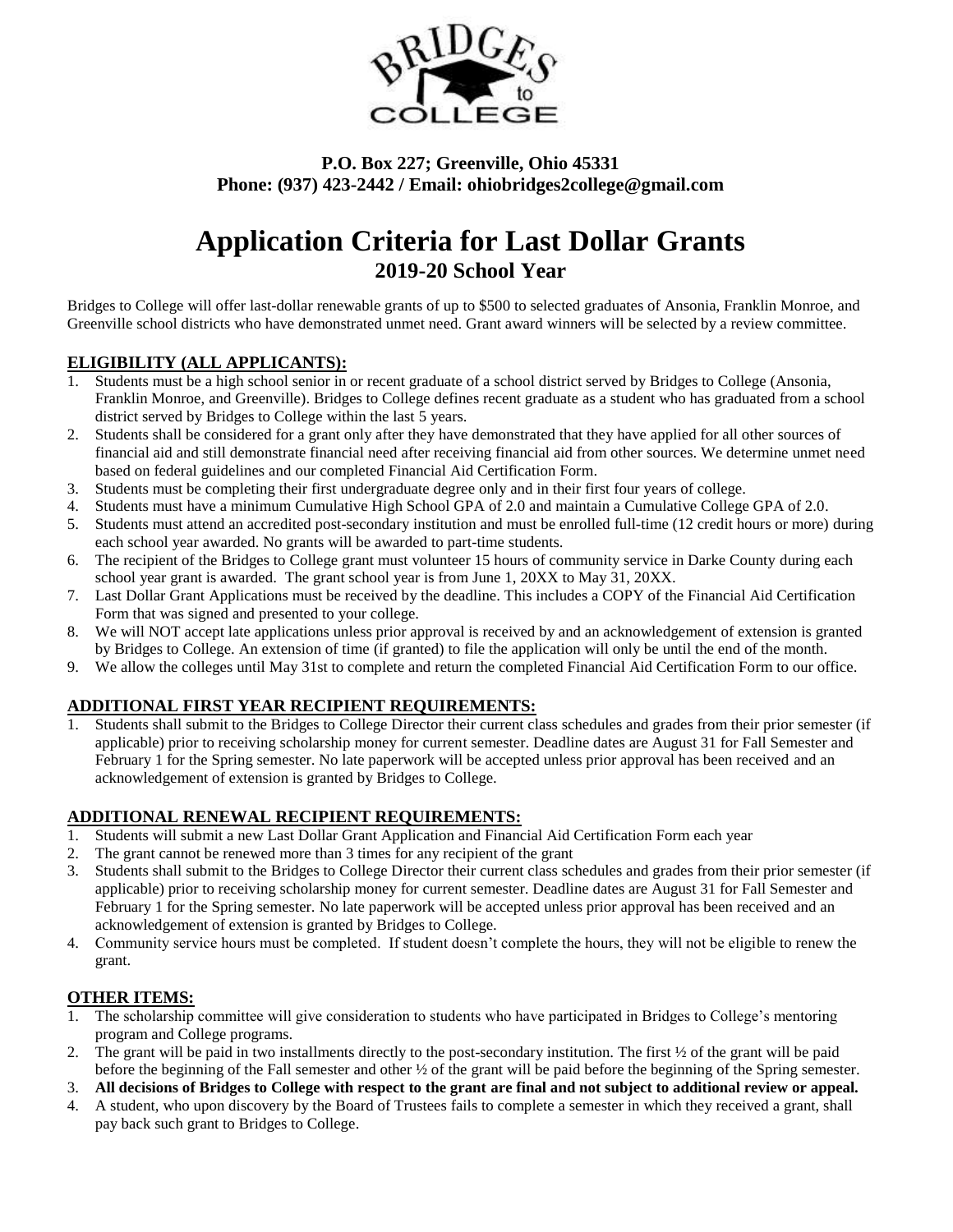### **TO COMPLETE THE APPLICATION PROCESS:**

- 1. Applicant must have applied for financial aid from federal, state, and college/school sources before that institution's priority deadline or May 1, 2019 whichever comes first.
- 2. Applicant must mail the documents necessary to complete this application on or before **May 1, 2019** to: Bridges to College, P.O. Box 223, Greenville, OH 45331

### **CHECK LIST:**

- \_\_\_\_ Sign and submit the Financial Aid Certification Form (enclosed) to the Financial Aid Office at my Institution Submit the following documents to the Bridges to College Office on or before the deadline:
	- 1. A completed and signed Last Dollar Grant Application
		- 2. A copy of the signed Financial Aid Certification Form given to the Financial Aid Office at my Institution
	- 3. A copy of my high school transcript and my most recent post-secondary institution grade report (if applicable)
	- 4. A copy of any other documents that I wish to provide in connection with my application
- \_\_\_\_ The Financial Aid Office at my Institution has completed and returned the Financial Aid Certification Form to the Bridges to College Office on or before the deadline

### **If you have any questions, please contact Anne McKinney at (937) 423-2442 or ohiobridges2college@gmail.com.**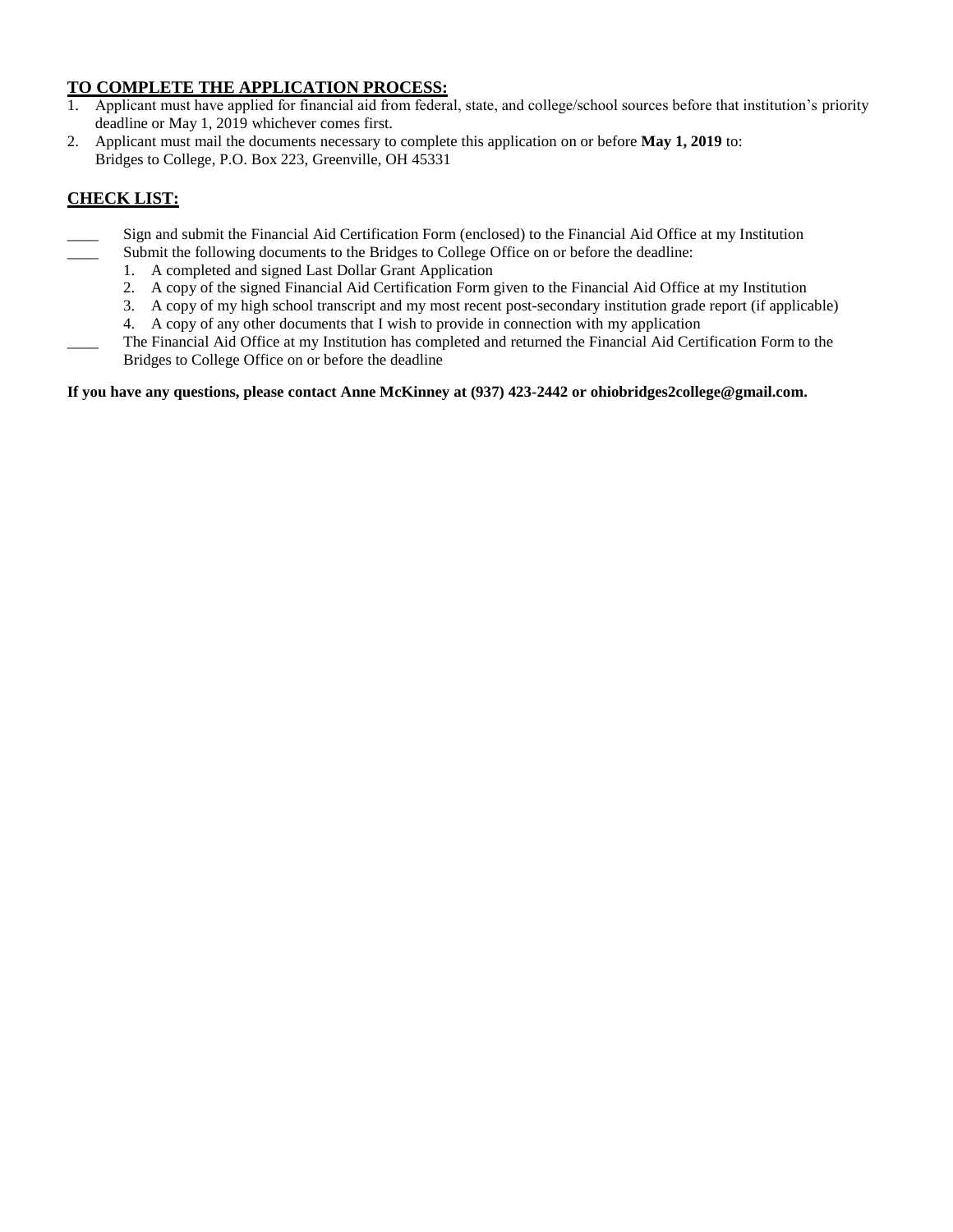

# **Last Dollar Grant Application**

**Due May 1, 2019**

**Part 1: Personal Information (Please print clearly)**

| Preferred Nickname<br><b>Name</b>                                                                                                                                                             |                                                                                                                                                                                              |  |  |  |  |  |
|-----------------------------------------------------------------------------------------------------------------------------------------------------------------------------------------------|----------------------------------------------------------------------------------------------------------------------------------------------------------------------------------------------|--|--|--|--|--|
|                                                                                                                                                                                               |                                                                                                                                                                                              |  |  |  |  |  |
|                                                                                                                                                                                               |                                                                                                                                                                                              |  |  |  |  |  |
|                                                                                                                                                                                               |                                                                                                                                                                                              |  |  |  |  |  |
|                                                                                                                                                                                               |                                                                                                                                                                                              |  |  |  |  |  |
| Your high school grade point average ___________________ Current College GPA (if applicable) ____________                                                                                     |                                                                                                                                                                                              |  |  |  |  |  |
| <b>Part 2: College Information</b>                                                                                                                                                            |                                                                                                                                                                                              |  |  |  |  |  |
|                                                                                                                                                                                               |                                                                                                                                                                                              |  |  |  |  |  |
|                                                                                                                                                                                               |                                                                                                                                                                                              |  |  |  |  |  |
| College mailing address for GRANT money (this is where grant money, if awarded, will be sent):                                                                                                |                                                                                                                                                                                              |  |  |  |  |  |
|                                                                                                                                                                                               |                                                                                                                                                                                              |  |  |  |  |  |
|                                                                                                                                                                                               |                                                                                                                                                                                              |  |  |  |  |  |
|                                                                                                                                                                                               |                                                                                                                                                                                              |  |  |  |  |  |
|                                                                                                                                                                                               | Your major: __________________________Year: Freshman ______Soph ______Jr. _______Sr. _______________                                                                                         |  |  |  |  |  |
|                                                                                                                                                                                               |                                                                                                                                                                                              |  |  |  |  |  |
| <b>Part 3: Parental Information</b>                                                                                                                                                           |                                                                                                                                                                                              |  |  |  |  |  |
| Names of Parent(s)/Guardian                                                                                                                                                                   |                                                                                                                                                                                              |  |  |  |  |  |
| Address (with city/state/zip)                                                                                                                                                                 |                                                                                                                                                                                              |  |  |  |  |  |
|                                                                                                                                                                                               |                                                                                                                                                                                              |  |  |  |  |  |
| <b>Highest educational level of mother:</b><br>__ Less than high school diploma<br>- High school diploma<br>__ Some college<br>Associate's or technical degree<br>Bachelor's degree or higher | <b>Highest educational level of father:</b><br>__ Less than high school diploma<br>-High school diploma<br>__ Some college<br>Associate's or technical degree<br>Bachelor's degree or higher |  |  |  |  |  |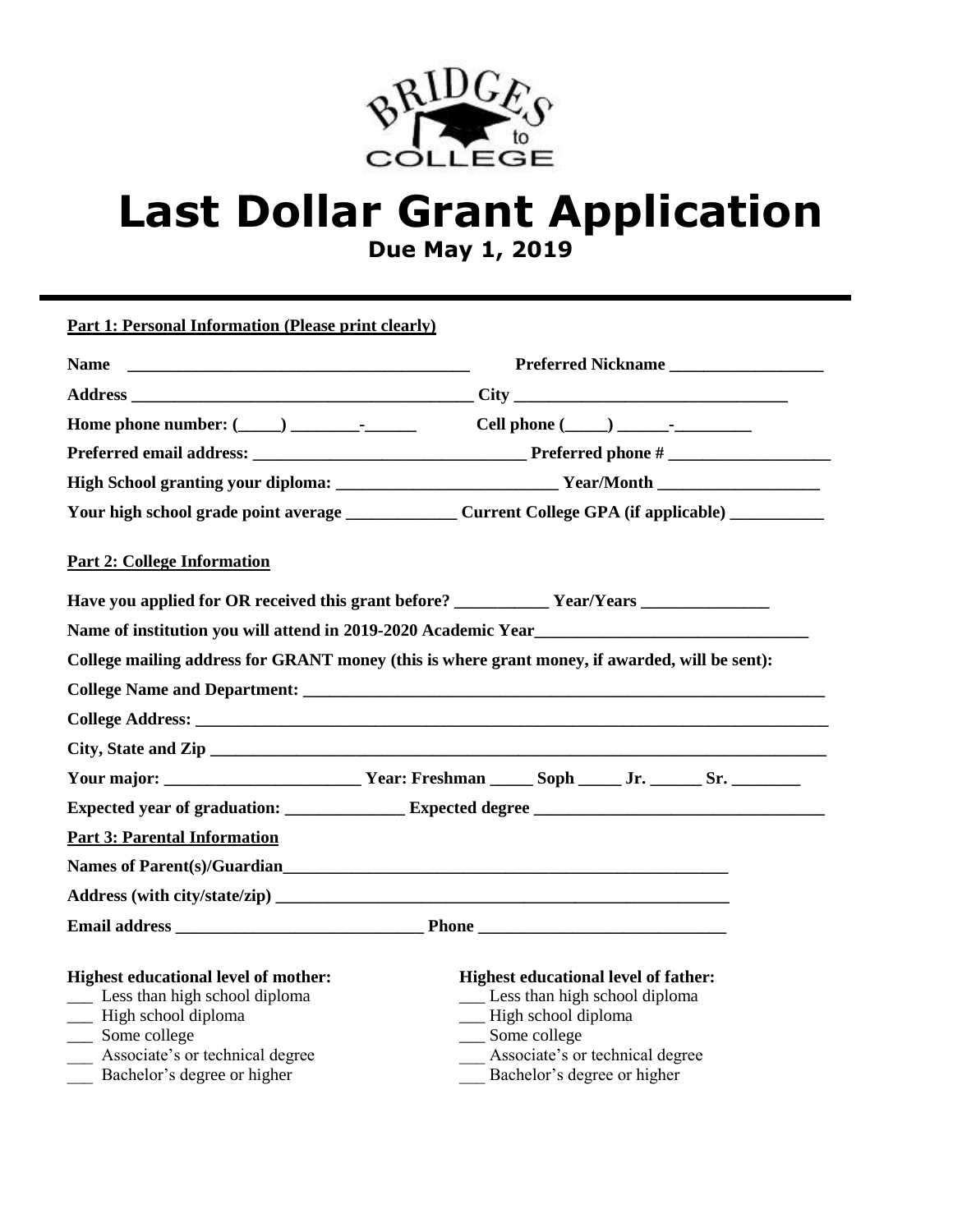### **Part 4: Additional Scholarships and Grants.**

**Please list the scholarships you have applied for this year. Circle those that you received.**

### **Part 5: Additional Information**

**If there are any special circumstances that you feel our scholarship committee should know in considering your grant, please explain below or attach an explanation to this application:**

\_\_\_\_\_\_\_\_\_\_\_\_\_\_\_\_\_\_\_\_\_\_\_\_\_\_\_\_\_\_\_\_\_\_\_\_\_\_\_\_\_\_\_\_\_\_\_\_\_\_\_\_\_\_\_\_\_\_\_\_\_\_\_\_\_\_\_\_\_\_\_\_\_\_\_\_\_\_\_\_\_\_\_\_\_\_\_\_\_\_\_\_\_\_ \_\_\_\_\_\_\_\_\_\_\_\_\_\_\_\_\_\_\_\_\_\_\_\_\_\_\_\_\_\_\_\_\_\_\_\_\_\_\_\_\_\_\_\_\_\_\_\_\_\_\_\_\_\_\_\_\_\_\_\_\_\_\_\_\_\_\_\_\_\_\_\_\_\_\_\_\_\_\_\_\_\_\_\_\_\_\_\_\_\_\_\_\_\_ \_\_\_\_\_\_\_\_\_\_\_\_\_\_\_\_\_\_\_\_\_\_\_\_\_\_\_\_\_\_\_\_\_\_\_\_\_\_\_\_\_\_\_\_\_\_\_\_\_\_\_\_\_\_\_\_\_\_\_\_\_\_\_\_\_\_\_\_\_\_\_\_\_\_\_\_\_\_\_\_\_\_\_\_\_\_\_\_\_\_\_\_\_\_ \_\_\_\_\_\_\_\_\_\_\_\_\_\_\_\_\_\_\_\_\_\_\_\_\_\_\_\_\_\_\_\_\_\_\_\_\_\_\_\_\_\_\_\_\_\_\_\_\_\_\_\_\_\_\_\_\_\_\_\_\_\_\_\_\_\_\_\_\_\_\_\_\_\_\_\_\_\_\_\_\_\_\_\_\_\_\_\_\_\_\_\_\_\_

\_\_\_\_\_\_\_\_\_\_\_\_\_\_\_\_\_\_\_\_\_\_\_\_\_\_\_\_\_\_\_\_\_\_\_\_\_\_\_\_\_\_\_\_\_\_\_\_\_\_\_\_\_\_\_\_\_\_\_\_\_\_\_\_\_\_\_\_\_\_\_\_\_\_\_\_\_\_\_\_\_\_\_\_\_\_\_\_\_\_\_\_\_\_ \_\_\_\_\_\_\_\_\_\_\_\_\_\_\_\_\_\_\_\_\_\_\_\_\_\_\_\_\_\_\_\_\_\_\_\_\_\_\_\_\_\_\_\_\_\_\_\_\_\_\_\_\_\_\_\_\_\_\_\_\_\_\_\_\_\_\_\_\_\_\_\_\_\_\_\_\_\_\_\_\_\_\_\_\_\_\_\_\_\_\_\_\_\_ \_\_\_\_\_\_\_\_\_\_\_\_\_\_\_\_\_\_\_\_\_\_\_\_\_\_\_\_\_\_\_\_\_\_\_\_\_\_\_\_\_\_\_\_\_\_\_\_\_\_\_\_\_\_\_\_\_\_\_\_\_\_\_\_\_\_\_\_\_\_\_\_\_\_\_\_\_\_\_\_\_\_\_\_\_\_\_\_\_\_\_\_\_\_ \_\_\_\_\_\_\_\_\_\_\_\_\_\_\_\_\_\_\_\_\_\_\_\_\_\_\_\_\_\_\_\_\_\_\_\_\_\_\_\_\_\_\_\_\_\_\_\_\_\_\_\_\_\_\_\_\_\_\_\_\_\_\_\_\_\_\_\_\_\_\_\_\_\_\_\_\_\_\_\_\_\_\_\_\_\_\_\_\_\_\_\_\_\_

### **Part 6: Other Items:**

### **If selected to receive the Last Dollar Grant, I agree to:**

- 1. Complete a minimum of 15 hours of community service in Darke County: Yes \_\_\_\_\_\_\_\_ No \_\_\_\_\_\_
- 2. Give my permission to use my pictures for promotional purposes: Yes \_\_\_\_\_\_\_\_ No \_\_\_\_\_\_

### **I acknowledge to be considered for a Last Dollar Grant the following items:**

- 1. I must sign and submit the Financial Aid Certification Form to the Financial Aid Office at my Institution
- 2. I must submit the following documents to the Bridges to College Office on or before the deadline:
	- a. A completed and signed Last Dollar Grant Application
	- b. A copy of the signed Financial Aid Certification Form given to the Financial Aid Office at my Institution
	- c. A copy of my high school transcript and my most recent post-secondary institution grade report (if applicable)
	- d. A copy of any other documents that I wish to provide in connection with this application
- 3. The completed Financial Aid Certification Form [completed by Institution] must be received by Bridges to Colleges on or before its due date *(failure to do so will result in your application not being considered)*

### **Part 7: Agreement to Rules Governing Last Dollar Grants from Bridges to College**

The undersigned agrees that Bridges to College may use, transmit, or receive information from this and from the undersigned's FAFSA and PROFILE reports, as well as from the undersigned's college award letter when used for admission, determining aid eligibility, or referral, and may also request the undersigned's high school and college grade point average and/or transcript. The guidelines for last dollar grants from Bridges to College are available at the Bridges to College's office, located in the media center, at Greenville High School. Initial grants are offered only to persons who have graduated from school districts served by Bridges to College. For the 2019-2020 academic year these are the applicable school districts: Ansonia, Franklin Monroe, and Greenville. The maximum amount of this year's grant is \$500. Unmet need for financial aid is determined by the student's postsecondary school in its analysis of the student's most recent FAFSA form. Bridges to College does not discriminate in awarding last-dollar scholarship grants on the basis of race, sex, religion, national origin, employment, handicap, marital status, sexual orientation, or age. By signing this application, the undersigned hereby acknowledges receipt of the guidelines and agrees to abide by them. The undersigned also gives permission for this completed application to be shared with any other organizations that grant scholarships for which the undersigned may qualify.

Student signature \_\_\_\_\_\_\_\_\_\_\_\_\_\_\_\_\_\_\_\_\_\_\_\_\_\_\_\_\_\_\_ Date \_\_\_\_\_\_\_\_\_\_

Parent or Guardian Signature (if student under age 18) \_\_\_\_\_\_\_\_\_\_\_\_\_\_\_\_\_\_\_\_\_\_\_\_\_\_\_\_\_\_\_ Date: \_\_\_\_\_\_\_\_\_\_

**Bridges to College - P.O. Box 223 - Greenville, OH 45331 Phone: 937-423-2442 / E-mail: ohiobridges2college@gmail.com**